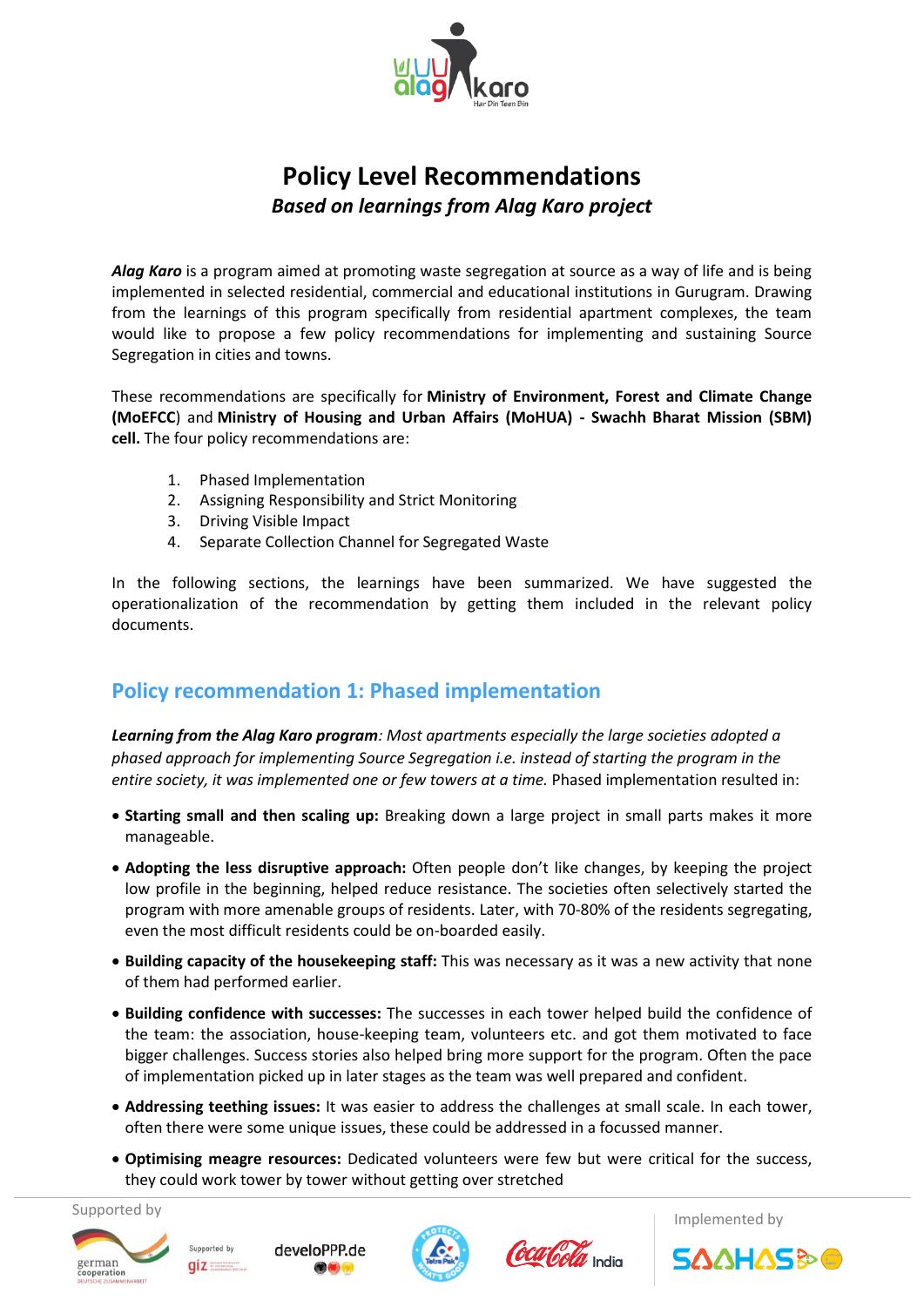

### **Recommendation**

"**Phased Implementation of Source Segregation"**: It is critical that the implementation is done in a phased manner instead of launching the program across the city in one go. Implementation phases can be decided based on certain kind of waste generators such as apartments, schools, offices etc. or by locality

### **Operationalising the Recommendation:**

#### **MoEFCC**

 Include phased implementation plan for Municipal corporations in the *Toolkit for Implementation of Solid Waste Management Rules, 2016* developed jointly by MoEFCC, MoHUA, CPCB and NPC. (Alag Karo team can provide a sample plan for a typical mid-size city).

#### **MoHUA**:

 Detail out phase wise implementation plan for Source Segregation in Component 4 of Swachh Bharat Mission (Urban) Guidelines. (Alag Karo team can provide a sample plan for a typical mid-size city).

# **Policy recommendation 2: Assigning responsibility & close monitoring**

*Learning from the Alag Karo program: Defining clear responsibility and monitoring of the program at different levels was the biggest differentiator for the residential communities that quickly achieved high levels of segregation. This was achieved by*:

- **Standardising format for data collection and training on monitoring:** The door to door collection staff was well trained and was given a form to track household level segregation. Data entry was simplified so that even the un-educated could tick boxes. Residents became very cautious on seeing the staff enter this data regularly.
- **Analysing the data to identify non-compliance:** The data sheets from the staff were reviewed daily by supervisors who identified non-complying flats.
- **Approaching non-complying flats for compliance:** Using the above data, Volunteers and RWA members who had the specific responsibility of each tower reached out to each of these noncomplying households to address their concerns and seek support.
- **Weekly review:** On weekly basis, the program implementation was reviewed by the RWA member who was leading the initiative along with volunteers and housekeeping staff.
- **Encouraging and rewarding high performers:** Supervisors and door to door collection staff who were performing well were encouraged and, in some cases, rewarded while others were motivated to follow their example.

## **Recommendation**













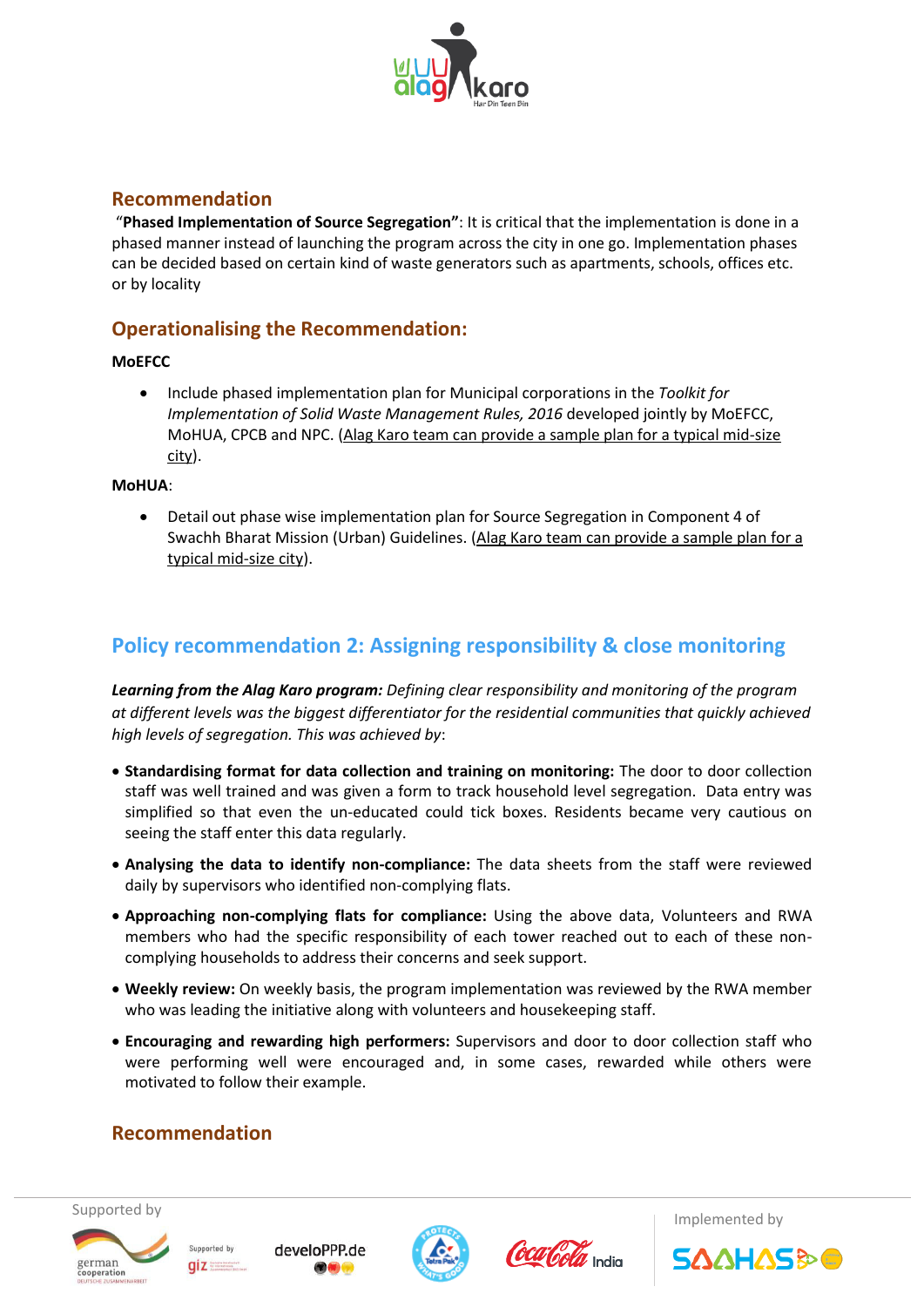

**"Assigning Responsibility and Close Monitoring":** Assigning clear roles and responsibility at each level of the Municipality with respect to implementation of Source Segregation and regular review at all levels is essential for a successful roll out of the program.

# **Operationalising the recommendation:**

### **MoEFCC:**

- A section for ward/RWAs/Zone wise achievement of 100% source segregation should be included in Form IV (annual report) of Municipal Solid Waste Management Rules, 2016. This section should also ask for details of IEC activities conducted by Municipal Corporation during the year in accordance with section (15), subsection (zg) of the rules.
- Municipal corporations should be notified to monitor source segregation levels in their cities and compile the progress every week in a dashboard. This should be reviewed by the Zonal Commissioners. (Alag Karo team can provide a sample monitoring plan for a typical mid-size city).

#### **MoHUA**:

- Swachh Survekshan ranking should increase the points weightage for source segregation and monitor the segregation levels through form IV (as per MSW 2016 rules) submitted by Municipal Corporations.
- It can be notified by the MoHUA that All Detailed Project Reports (DPRs) for waste processing must be approved based on a plan for monitoring Source Segregation.

# **Policy recommendation 3: Driving visible impact**

*Learning from the Alag Karo program: Of the 32 societies where the program is being implemented, 14 societies have implemented on-site composting. In these societies, the segregation levels have remained high even after the ALAG KARO team moved out. This was because the society could visibly see the impact of their effort in high quality compost being produced. They could see that most of the waste was not going to landfill which was a big incentive to continue segregating. While in other societies, where residents knew that even after source segregation most of the waste was still going to the landfill required continuous effort from the volunteers and the RWA to continue segregation. Visible impact can be shown through multiple ways:* 

- On-site composting for bulk generators,
- Community composting sites, managed by the Municipality
- Dry waste collection centres at ward level where people can see their Dry waste being sorted and sent for recycling.

## **Recommendation**

**"Driving Visible Impact"** Ward level decentralised waste management of segregated waste acts as a big motivation for residents to start and to continue segregating their waste.



german







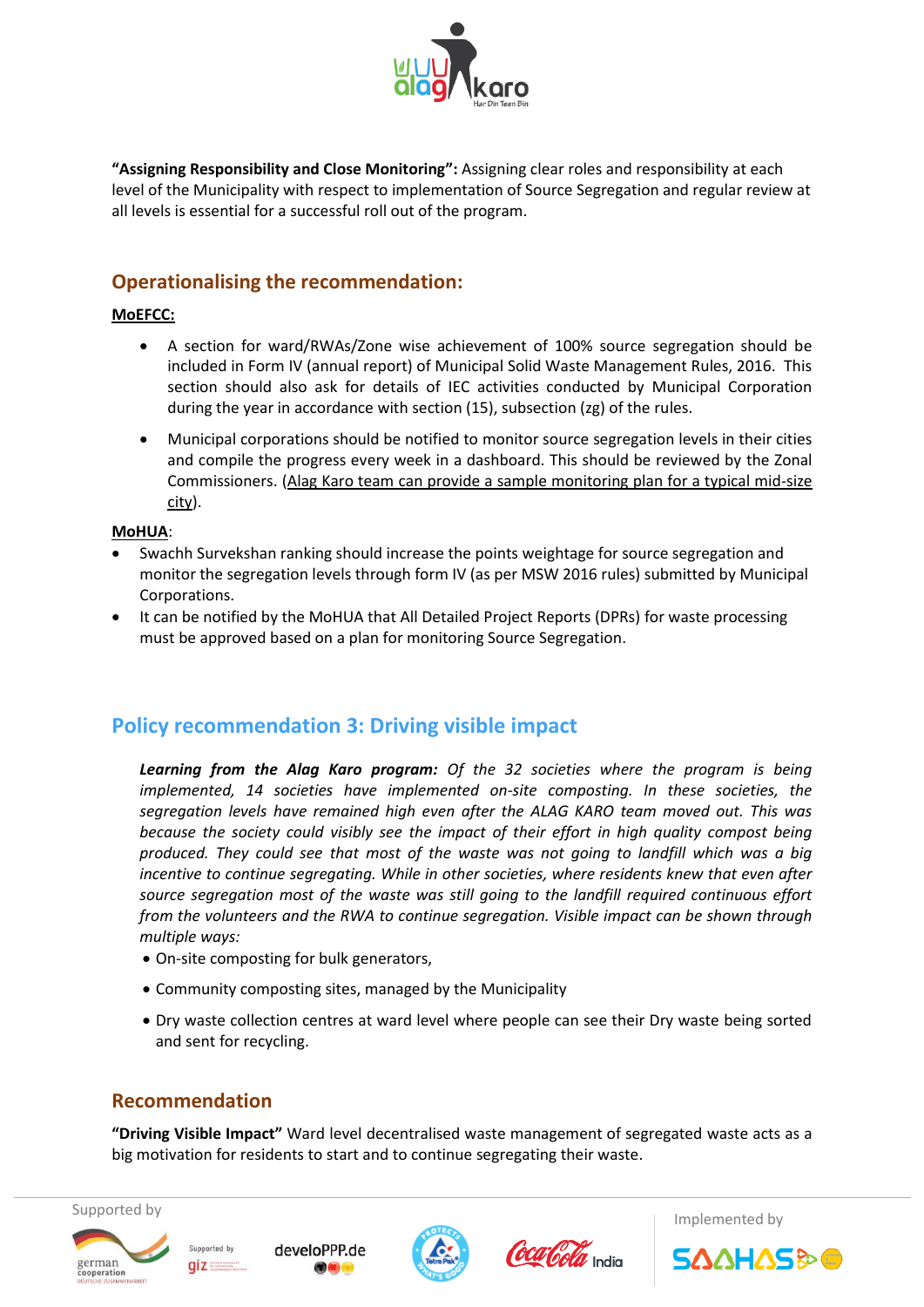

# **Operationalising the recommendation:**

### **MoEFCC :**

- A prescribed format for Action plan as mentioned in section 9 of form IV of SWM 2016 rules should be developed. The action plan can emphasise on planning done by the municipal corporation for decentralised processing of waste. (Alag Karo Team can develop the format for action plan for all municipal corporations)
- 'Visible Impact' concept to be included and emphasised upon in the rules under section (15), subsection(zg) of the rules.

### **MoHUA**:

- Concept of 'Visible Impact' gets included as a guideline in the *SBM SWM Guidelines*, with ideas on showing visible impact of decentralised processing of waste.
- All DPRs on waste processing must mandatorily provide a ward wise plan on how 'Visible Impact' would be operationalised.

# **Policy recommendation 4: Separate collection channel**

*Learning from the Alag Karo program: A big deterrent for implementation and sustenance of Source Segregation is collection of segregated waste and mixed waste in the same vehicle. People are discouraged when their segregated waste gets mixed. In apartments as the program was implemented in phased manner, the blocks where waste was getting segregated was handled separately from the blocks where waste was still mixed. It was critical for residents who started segregation early, to see that their waste was not mixed. While this added to the logistic costs it showed the strong commitment of the RWA. Societies where this practice was not followed, the segregation levels remained poor.* 

### **Recommendation**

**"Separate Collection Channel":** The municipality can set up a separate collection channel for segregated waste as a premier service for localities/ segments that start segregating.

## **Operationalising the recommendation:**

#### **MoEFCC:**

 In section 15 it should be included that municipal corporation should incentivise societies/wards that have shown visible progress of source segregation through a premier collection service.

#### **MoHUA**:

 Separate Collection Channel model should be included as a component in the *SBM SWM(Urban) Guidelines*, with pros and cons so that Municipalities can evaluate this option.



german